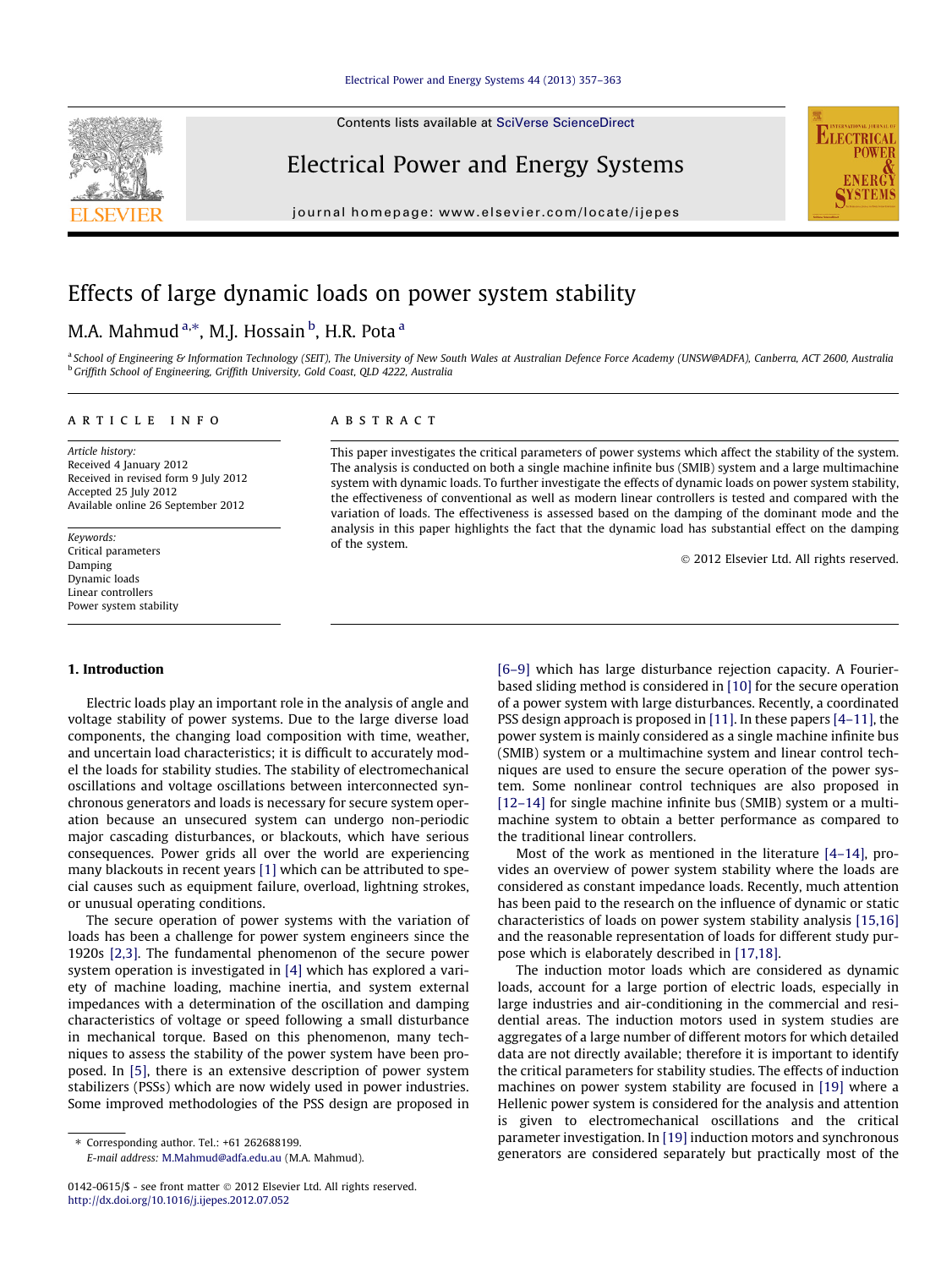nonlinearities occur due to the interconnections between them. Moreover, in [\[19\]](#page--1-0) some parameters are investigated which affect the stability of the system by neglecting the damping of the system, which is not practical, and finally power system stabilizers are implemented to make the system stable. The critical parameters for a SMIB system as well as large system are also investigated in our previous work [\[20\]](#page--1-0) by considering all the limitations as pre-sented in [\[19\].](#page--1-0)

The dynamic stability analysis of power system networks with induction generators has been described in [\[21\]](#page--1-0) where the induction generators are integrated with wind turbines, i.e., they are not considered as loads. The stability of induction motor networks is nicely described in [\[22\]](#page--1-0) where the induction motors are considered as loads and bifurcation method is used to analyze the stability. In [\[22\]](#page--1-0), only the slip of the induction motors is considered as dynamic which does not represent all behaviors of the motors clearly. To analyze the stability of power systems with induction motor loads, a conventional PSS which is also called a power oscillation damping controller (PODC) is used in [\[19\]](#page--1-0) and a minimax LQG controller is used in [\[15,23\]](#page--1-0). The minimax LQG controller provides better performance as compared to the PODC [\[15,23\].](#page--1-0) In these papers [\[17–22\],](#page--1-0) the performances of the controllers are tested by applying different types of faults within a certain range of operating points. But in all of these papers, there is no indication about the effectiveness of the controllers with the variation of dynamic loads.

The aim of this paper is to investigate the effects of dynamic loads on the stability of power systems. Here, the stability of the system with dynamic loads is analyzed by using the concept of the critical parameter investigation as described from our previous work [\[20\]](#page--1-0). In this paper, a PODC is designed for power systems with dynamic loads and the effectiveness of the PODC is evaluated with the variation of dynamic loads. Also, the effectiveness of the minimax LQG controller, which is referred to as robust PODC (RPODC), is determined with the changes in induction motor loads within the systems. The effectiveness is mainly considered based on the damping of the dominant mode with the controller. This paper also addresses the question whether dynamic loads influence the effectiveness of the PODC and RPODC with an SMIB system and to what extent as well as what is a suitable way of representing induction motor loads for this purpose.

The rest of the paper is organized as follows. In Section 2, the mathematical modeling of a SMIB system with dynamic load is given. Participation factors and eigenvalue analysis which are used to identify the critical parameters are given in Section [3.](#page--1-0) Section [4](#page--1-0) shows the role of critical parameters on the stability of a large system. An overview of the PODC and RPODC design is presented in Sections [5](#page--1-0) and [6](#page--1-0), respectively. The effects of large dynamic loads with a PODC and RPODC are shown in Section [7.](#page--1-0) Finally, the paper is concluded with future trends and further recommendation in Section [8.](#page--1-0)

#### 2. Power system model

Power systems can be modeled at several different levels of complexity, depending on the intended application of the model. Fig. 1 shows a SMIB system with induction motor loads [\[24\]](#page--1-0) which is the main focus of this paper as the foundation of this work is built up from this model. Since a SMIB system qualitatively exhibits the important aspects of the behavior of a multimachine power system and is relatively simple to study, it is extremely useful in studying the general concepts of power system stability [\[13\]](#page--1-0).

In this SMIB model, the power is supplied to the load  $(P_L = 1500 \text{ MW}, Q_L = 150 \text{ M} \text{var})$  from the infinite bus and local generator (approximately,  $(P_G = 300 \text{ MW}, Q_G = 225 \text{ M} \text{var})$ ). The load at bus-2 is made of three parts: (i) a constant impedance load, (ii)



Fig. 1. Test system.

an equivalent large induction motor, and (iii) a shunt capacitor for compensation purposes. The major portion of these loads is the equivalent induction motor.

With some typical assumptions, the synchronous generator can be modeled by the following set of differential equations [\[5\]](#page--1-0):

$$
\dot{\delta} = \omega \tag{1}
$$

$$
\dot{\omega} = -\frac{D}{2H}\omega + \frac{1}{2H}(P_m - E_q'I_{qg})\tag{2}
$$

$$
\dot{E}'_q = \frac{1}{T'_{do}} [E_f - (X_d - X'_d) I_{dg}]
$$
\n(3)

$$
\dot{V}_0 = \frac{1}{T_r} (V_t - V_0) \tag{4}
$$

where  $\delta$  is the power angle of the generator,  $\omega$  is the rotor speed with respect to the synchronous reference, H is the inertia constant of the generator,  $P_m$  is the mechanical input power to the generator which is assumed to be constant,  $D$  is the damping constant of the generator,  $E_q'$  is the quadrature-axis transient voltage,  $K_A$  is the gain of the exciter amplifier,  $T'_{do}$  is the direct-axis open-circuit transient time constant of the generator,  $X_d$  is the direct-axis synchronous reactance,  $X'_d$  is the direct axis transient reactance,  $V_t = \sqrt{(E'_q - X'_d I_{dg})^2 + (X'_d I_{gg})^2}$  is the terminal voltage of the generator,  $V_0$  is the output voltage of the transducer,  $T_r$  is the time constant of the transducer,  $I_{dg}$  and  $I_{qg}$  are direct and quadrature axis currents of the generator. The main source of significant nonlinear effects in this model is related to  $I_{dg}$  and  $I_{qg}$  for which the expressions will be provided at the end of this section.

A simplified transient model of a single cage induction machine is described by the following algebraic-differential equations written in a synchronously-rotating reference frame [\[23,25\]](#page--1-0):

$$
(v_d + jv_q) = (R_s + jX')(i_{dm} + ji_{qm}) + j(e'_{qm} - je'_{dm})
$$
  
\n
$$
\dot{s} = \frac{1}{2H_m}(T_e - T_m)
$$
  
\n
$$
\dot{e}'_{qm} = -\frac{1}{T'_{dom}}e'_{qm} + \frac{1}{T'_{dom}}(X - X')i_{dm} - s\omega_s e'_{dm}
$$
  
\n
$$
\dot{e}'_{dm} = -\frac{1}{T'_{dom}}e'_{dm} - \frac{1}{T'_{dom}}(X - X')i_{qm} + s\omega_s e'_{qm}
$$

where  $X' = X_s + \frac{X_m X_r}{X_m + X_r}$  is the transient reactance,  $R_s$  is the stator resistor which is assumed to be zero,  $X_s$  is the stator reactance,  $X_r$ is the rotor reactance,  $X_m$  is the magnetizing reactance,  $X = X_s + X_m$ is the rotor open-circuit reactance,  $T'_{dom}$  is the transient open circuit